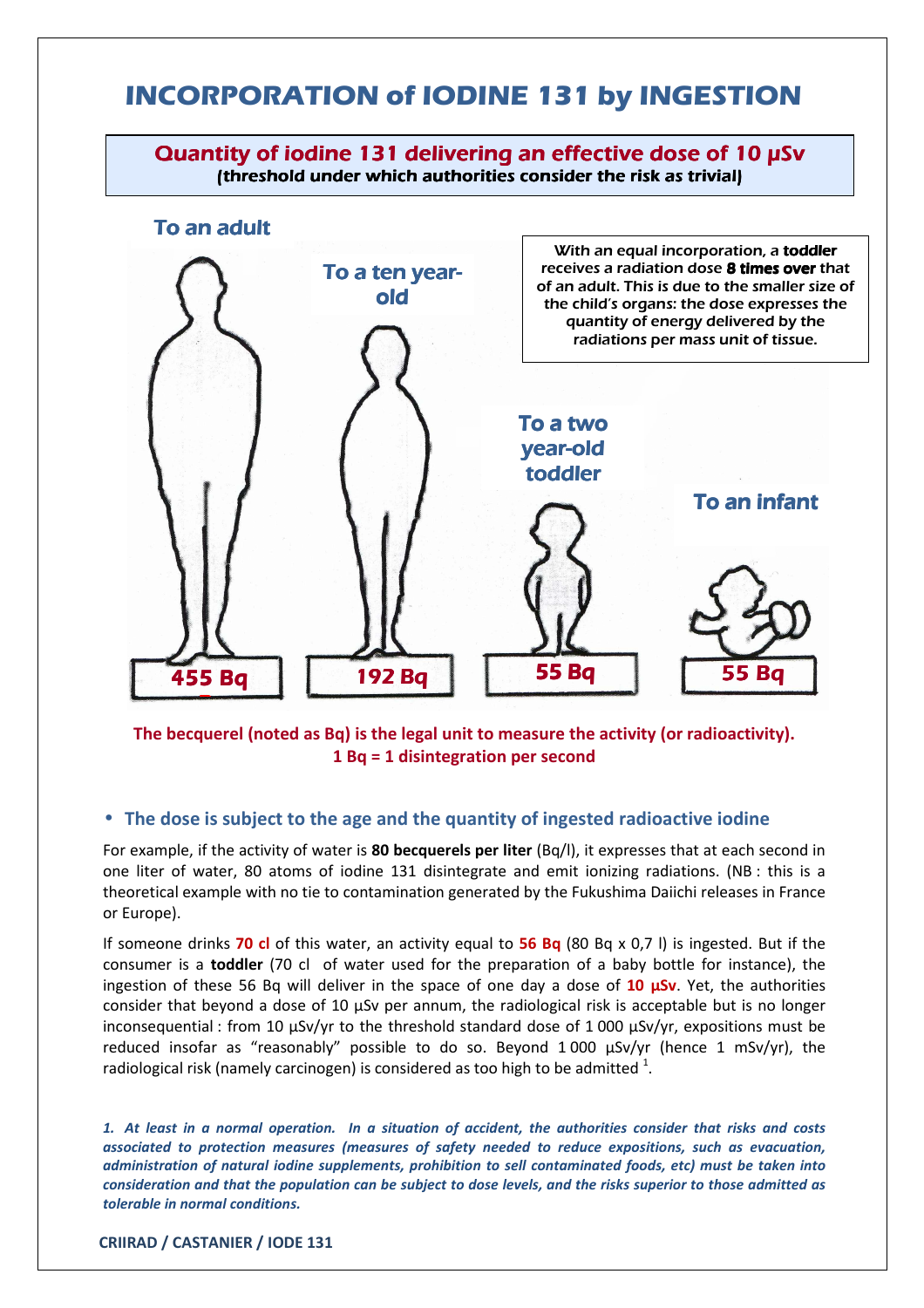If the contamination persists and that the child ingests, over a period of 3 weeks, a daily activity of 56 Bq, the quantity ingested will equate to 56 x 21 = 1 176 Bq hence a dose of 212  $\mu$ Sv (thus, in 3 weeks time, the double limit of the annual standard dose for potable water : 100  $\mu$ Sv/an).

If the same activity – 1 176 Bq – is ingested by an adult, the dose will only be of 26  $\mu Sv$ ; If the adult drinks the same water but on a basis of 2 liter a day (as opposed to 70 cl), the dose received will be of 74 µSv, which remains inferior to the dose received by the 2 year-old child or younger, with an intake three times inferior to that of the child.

This demonstrates the necessity to establish specific protection measures for children. However, it is not so. The norms established for potable waters are designed for adults and do not protect them sufficiently.

> See the CRIIRAD website/ News 2010 / Dossier CRIIRAD : The radiological norms for potable water

## • The activity of iodine 131 decreases with time (except in cases of new happenings)

It must however be considered that, due to the fact that the radioactive period of iodine 131 is of 8 days : this means that within 8 days (hence 1 period) its initial activity is divided by 2 (divided by 4 within 2 periods, i.e. 16 days ; divided by 8 within 3 periods, i.e. 24 days ; divided by 16 within 32 days, etc.)

If we consider a tanker in which rainwater in collected, the decay of the iodine 131 activity becomes effective only if surges of radioactive material no further occur. So long as airborne contaminated masses continue to bring iodine 131 and that the rainfall running off the roof continues to be collected, contamination does not necessarily decrease, at least not at the radioactive period rate.

On the contrary, in the first stage, the radioactivity level increases. Schematically, when the flows of radioactive atoms and their fading by disintegration break-even, the levels of contamination stabilize. It is only in the absence of any new surge that the water tanker activity of iodine 131 will be divided by half every 8 days.

See pages below : precisions on the notion of radioactive period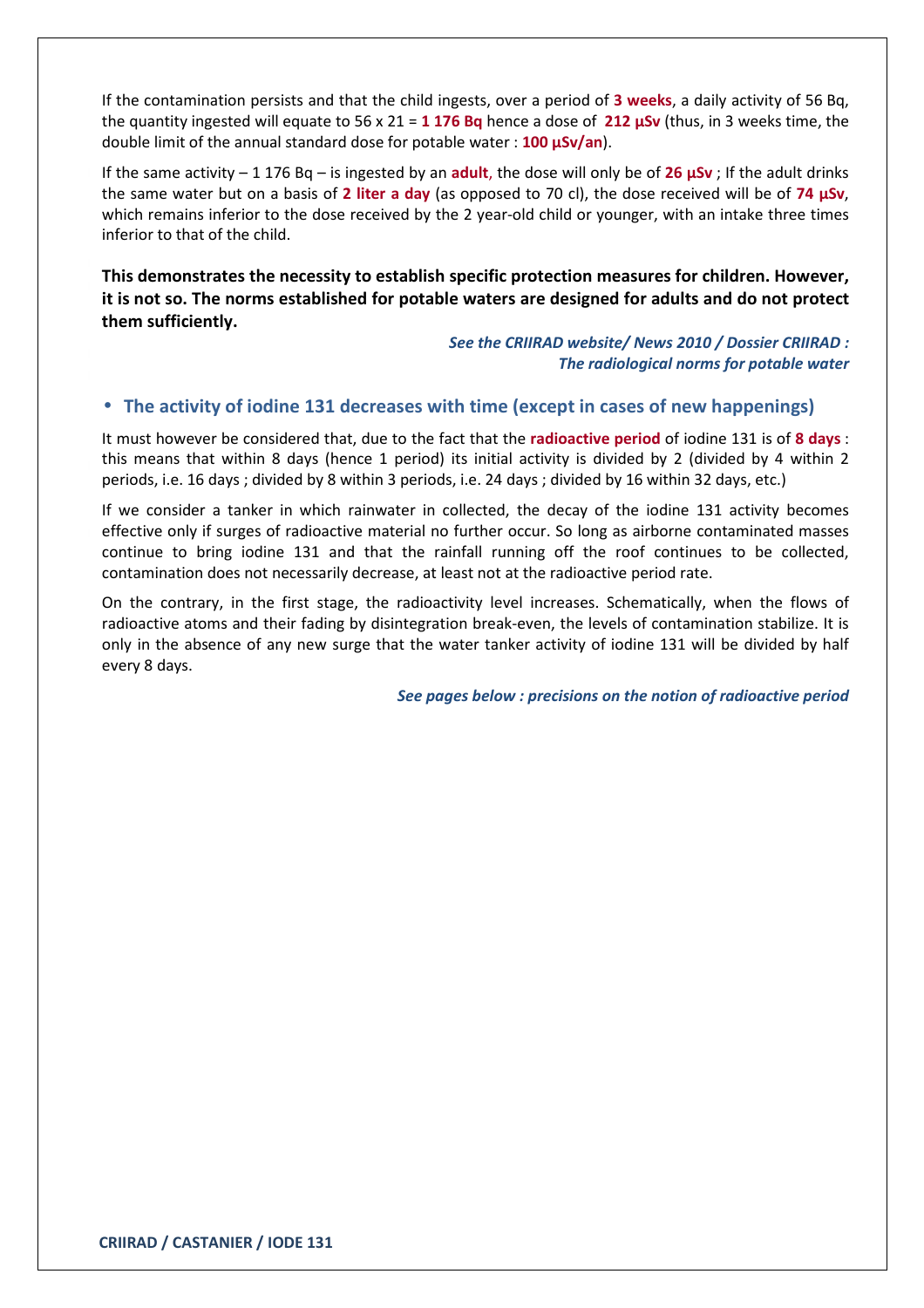



The radioactive period corresponds to the decrease of a factor 2. At the end of 2 periods, the decrease reaches a factor 4 (half of the half) ; at the end of 3 periods, the activity is divided by 8 (half of the half of half) ; etc.

The table on the right indicates for an increasing number of radioactive periods, the corresponding reduction factor.

It is often stated, wrongly so, the 10 period rule at the end of which a radioactive source would be no longer dangerous.

In fact, this value corresponds to a division by 1000 (precisely by 1024) of the initial activity. Whether the character of this reduction level is satisfactory or unsatisfactory rests, in fact, on the initial activity of the source.

If it is very high, 30 periods may be necessary ; hence a division by just over a billion ; 40 periods, hence a division by over 1 000 billions ; 50 periods, hence a division of the initial activity by over a million billion or perhaps even longer.

| Nombre de<br>périodes | Facteur de réduction                  |  |  |
|-----------------------|---------------------------------------|--|--|
| 0                     |                                       |  |  |
| 1                     | 2                                     |  |  |
| 2                     | 4                                     |  |  |
| 3                     | 8                                     |  |  |
| 4                     | 16                                    |  |  |
| 5                     | 32                                    |  |  |
| 6                     | 64                                    |  |  |
| 7                     | 128                                   |  |  |
| 8                     | 256                                   |  |  |
| 9                     | 512                                   |  |  |
| 10                    | 024<br>1                              |  |  |
| 11                    | $\overline{2}$<br>048                 |  |  |
| 12                    | 096<br>4                              |  |  |
| 13                    | 192<br>8                              |  |  |
| 14                    | 384<br>16                             |  |  |
| 15                    | 768<br>32                             |  |  |
| 16                    | 536<br>65                             |  |  |
| 17                    | 131<br>072                            |  |  |
| 18                    | 262<br>144                            |  |  |
| 19                    | 524<br>288                            |  |  |
| 20                    | 048<br>576<br>1                       |  |  |
| 21                    | 097<br>152<br>$\overline{2}$          |  |  |
| 22                    | 194<br>304<br>$\overline{\mathbf{A}}$ |  |  |
| 23                    | 388<br>8<br>608                       |  |  |
| 24                    | 16<br>216<br>777                      |  |  |
| 25                    | 33<br>554<br>432                      |  |  |
| 26                    | 08<br>864<br>67<br>1                  |  |  |
| 27                    | 728<br>134                            |  |  |
| 28                    | 268<br>435<br>456                     |  |  |
| 29                    | 536<br>870<br>912                     |  |  |
| 30                    | 073<br>824<br>1<br>741                |  |  |
| 40                    | 099<br>51<br>1<br>627<br>76           |  |  |
| 50                    | 25899<br>842<br>620<br>906            |  |  |